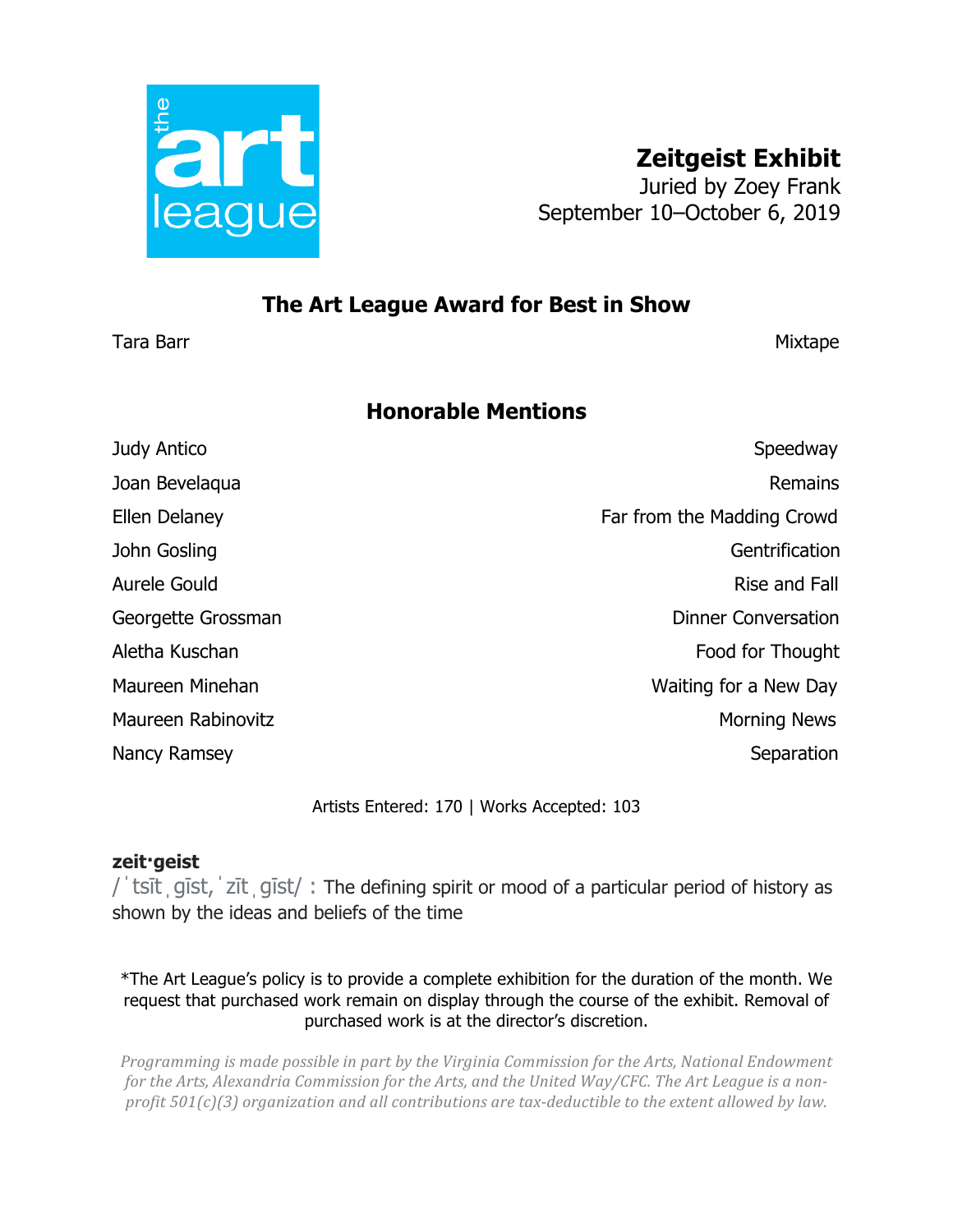|  | 0093 ABEL, R.          | <b>GRECIAN ANTIQUITIES</b>                       | ACRYLIC, COLLAGE AND<br>PHOTO TRANSFERS     | \$1200 |
|--|------------------------|--------------------------------------------------|---------------------------------------------|--------|
|  | 0078 ADAMS, Y.         | THANKFUL YOUNG PATRIOTS                          | <b>PHOTOGRAPHY</b>                          | \$350  |
|  | 0008 ALAANI, K.        | <b>ISOLATION</b>                                 | MIXED MEDIA                                 | \$550  |
|  | * 0015 ANTICO, J.      | SPEEDWAY                                         | <b>ACRYLIC</b>                              | \$575  |
|  | 0050 ARNAS, N.         | CATHEDRAL                                        | <b>DRAWING</b>                              | \$350  |
|  | 0049 ARTES DEOLAZO, M. | THE WORLD ACCORDING TO ALBA & EVE                | DRAWING: PEN AND INK                        | \$2400 |
|  | 0012 BAKER, R.         | WARS AND SMART PHONES                            | <b>PHOTOGRAPHY</b>                          | \$200  |
|  | ** 0006 BARR, T.       | <b>MIXTAPE</b>                                   | <b>ACRYLIC</b>                              | \$288  |
|  | * 0046 BEVELAQUA, J.   | <b>REMAINS</b>                                   | OIL                                         | \$458  |
|  | 0014 BORGHESE, M.      | FEAR AND HOPE                                    | <b>GLASS</b>                                | \$365  |
|  | 0070 BROWNE, S.        | <b>BACK TO THE CAVES</b>                         | STONEWARE- CERAMICS                         | \$115  |
|  | 0035 BROWNING-DILL, A. | OUT TO SEA                                       | ACRYLIC, ASSEMBLAGE ON<br><b>CANVAS</b>     | \$640  |
|  | 0005 BUELOW, J.        | <b>STRANGERS</b>                                 | COLORED PENCIL & ACRYLIC<br><b>WASH</b>     | \$200  |
|  | 0060 CAPESTANY, C.     | THE GREAT BACKYARD BIRD COUNT                    | <b>WATERCOLOR</b>                           | \$400  |
|  | 0029 CHECA, M.         | MAISON DE MES RÊVES - HOUSE OF MY DREAMS ACRYLIC |                                             | \$1200 |
|  | 0035 COLBROTH, R.      | <b>TAOS PUEBLO</b>                               | <b>PHOTOGRAPHY</b>                          | \$475  |
|  | 0008 COONCE, J.        | <b>CHANCE ENCOUNTERS</b>                         | OIL                                         | \$495  |
|  | 0033 DAVIES, S.        | IMMIGRATION-MIGRATION ON THE MOVE                | <b>WATERCOLOR</b>                           | \$900  |
|  | 0043 DAVIS, N. L.      | MEET-UP TURKISH MEN                              | OIL                                         | \$850  |
|  | 0066 DAY, P.           | <b>CHIP</b>                                      | PRINTMAKING: ETCHING AND<br><b>AQUATINT</b> | \$25   |
|  | * 0039 DELANEY, E.     | FAR FROM THE MADDING CROWD                       | <b>ACRYLIC</b>                              | \$1400 |
|  | 0032 DUNN, B.          | MEMORIAL TO GUN VIOLENCE                         | <b>PHOTOGRAPHY</b>                          | \$350  |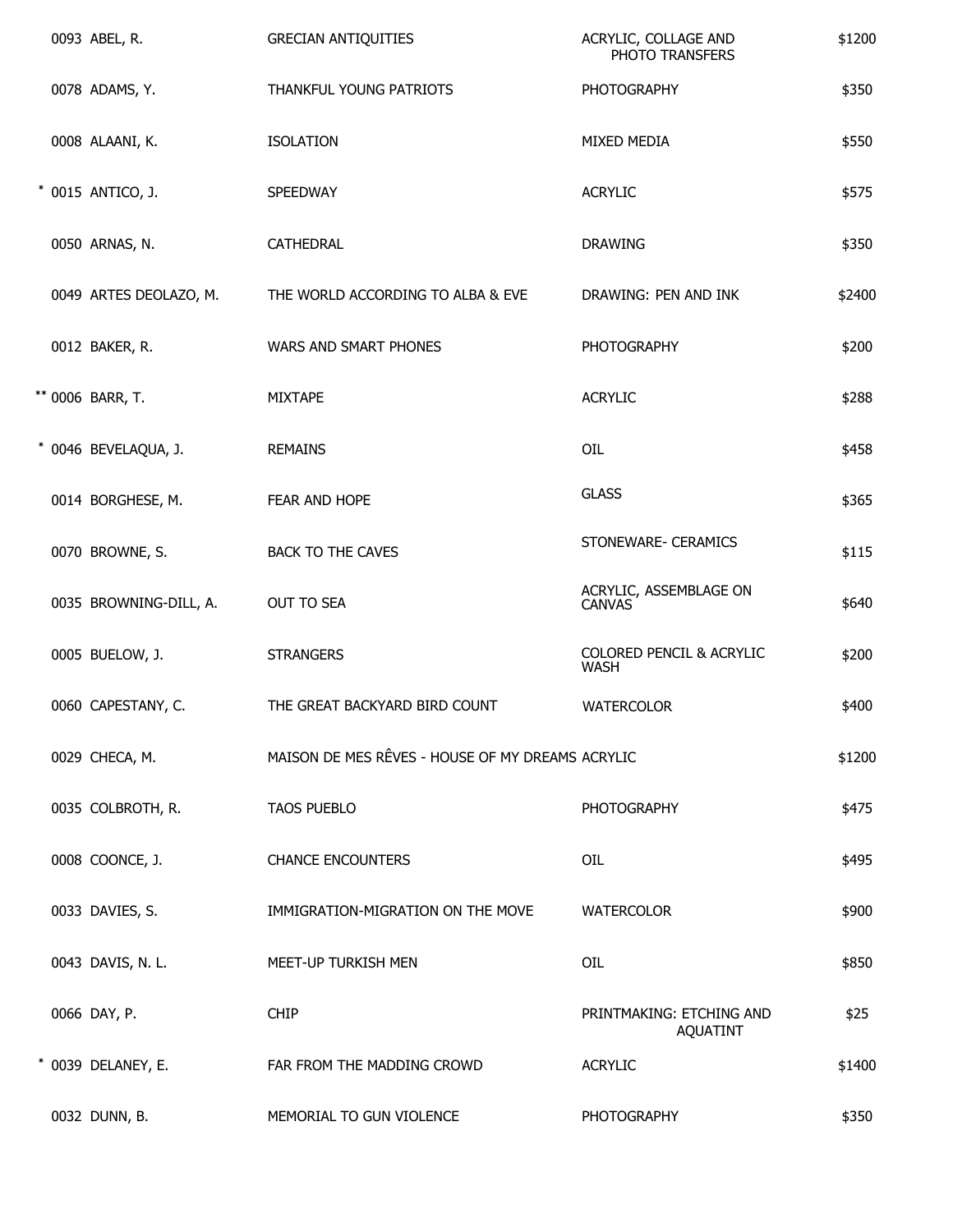|  | 0023 EISEN, P.       | DINNER WITH THE HANDMAIDENS      | ACRYLIC ON CANVAS                          | \$1000 |
|--|----------------------|----------------------------------|--------------------------------------------|--------|
|  | 0057 EMME, S.        | NATIVE PETROGLYPH                | ACRYLIC ON ARCHIVAL<br><b>CANVAS PANEL</b> | \$425  |
|  | 0072 FAIRBROTHER, K. | GIVE ME YOUR POOR                | <b>CERAMICS</b>                            | \$250  |
|  | 0058 FALLER, D.      | <b>CHICHI MARKET</b>             | <b>PHOTOGRAPHY</b>                         | \$285  |
|  | 0044 FARNHAM, M.     | FERRY STATION MID TOWN MANHATTAN | <b>PHOTOGRAPHY</b>                         | \$300  |
|  | 0037 FREY, S.        | DOCE MENINAS                     | ACRYLIC COLLAGE                            | \$750  |
|  | 0051 GARTNER, S.     | MIXED MESSAGE                    | MIXED MEDIA                                | \$1000 |
|  | 0029 GERALIS, R.     | <b>GRANDFATHER'S BARN</b>        | OIL                                        | \$650  |
|  | * 0069 GOSLING, J.   | <b>GENTRIFICATION</b>            | PRINTMAKING WOODBLOCK<br><b>PRINT</b>      | \$300  |
|  | * 0022 GOULD, E.     | RISE AND FALL                    | PHOTOGRAPHY BOOK                           | \$450  |
|  | * 0009 GROSSMAN, G.  | DINNER CONVERSATION              | <b>PHOTOGRAPHY</b>                         | \$200  |
|  | 0041 HALVORSEN, L.   | <b>ICONS</b>                     | <b>PHOTOGRAPHY</b>                         | \$450  |
|  | 0062 HAN, J.         | <b>GREEK SPIRIT</b>              | <b>WATERCOLOR</b>                          | \$250  |
|  | 0068 HANNANS, N.     | <b>WATCHING</b>                  | OIL                                        | \$900  |
|  | 0071 HARRIS, L.      | NATIONAL THEATER                 | PHOTOGRAPHY ARCHIVAL PRINT                 | \$400  |
|  | 0024 HEISER, J.      | RE EVOLVED                       | MIXED MEDIA INK AND<br><b>ACRYLIC</b>      | \$975  |
|  | 0046 HOWE, J.        | THE DEFIANT ONE                  | <b>DRAWING</b>                             | \$375  |
|  | 0070 HOWREN, N.      | FORGOTTEN TIMES                  | PHOTOGRAPHY, ARCHIVAL                      | \$550  |
|  | 0047 ISKANDER, Y.    | <b>SCOOTER</b>                   | <b>ACRYLIC</b>                             | \$1000 |
|  | 0053 ISSEROW, J      | THE BORDER, 1                    | COLLAGE: ACRYLIC, NEWSPAPER                | \$540  |
|  | 0023 KALISH, C.      | SPIRITUS MUNDI                   | MIXED MEDIA ON CANVAS                      | \$900  |
|  | 0080 KEANE, N.       | <b>INTENTION #4</b>              | MIXED MEDIA ON PAPER                       | \$250  |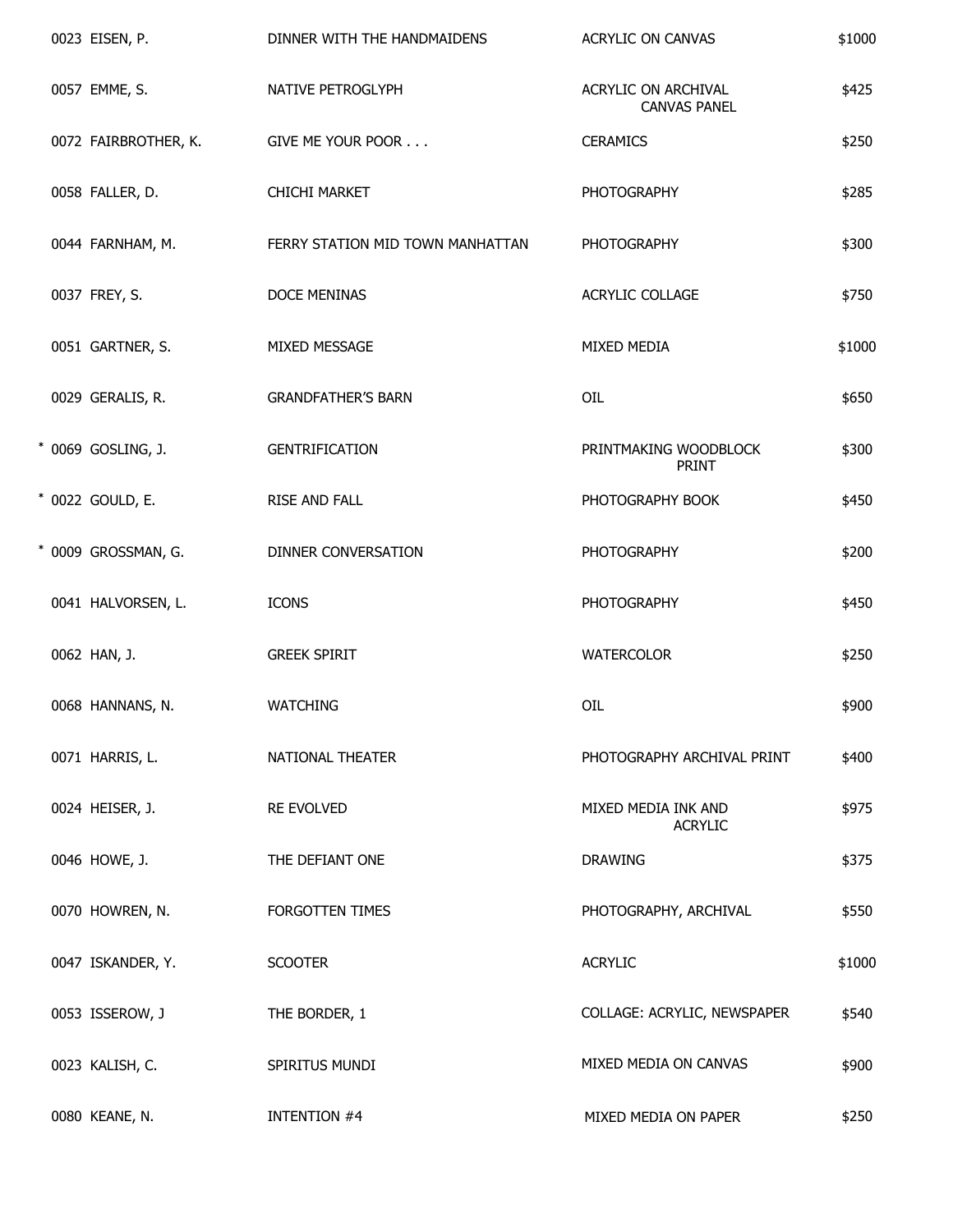| 0020 KIM, S.       | <b>JOY</b>                                                                             | <b>PHOTOGRAPHY</b>                   | \$300   |
|--------------------|----------------------------------------------------------------------------------------|--------------------------------------|---------|
| 0047 KRIEG, S.     | <b>ECO WARRIOR</b>                                                                     | MIXED MEDIA ON CANVAS                | \$1600  |
| * 0081 KUSCHAN, A. | FOOD FOR THOUGHT                                                                       | ACRYLIC ON CANVAS                    | \$2400  |
| 0085 LAGARDE, L.   | BEES?                                                                                  | ACRYLIC MIXED MEDIA<br>ON WOOD PANEL | \$600   |
| 0087 LANDRY, A.    | <b>EDGE</b>                                                                            | OIL                                  | \$500   |
| 0019 LEE, H.       | <b>MODERN</b>                                                                          | <b>PHOTOGRAPHY</b>                   | \$250   |
| 0019 LEE, J.       | PLASTIC POND                                                                           | <b>PHOTOGRAPHY</b>                   | \$300   |
| 0028 LOWERY, L.    | <b>FAMILY JEWELS</b>                                                                   | MIXED MEDIA WITH<br><b>ENCAUSTIC</b> | \$650   |
| 0038 MALLEY, S.    | DUCK DUCK GOOSE II                                                                     | OIL COLLAGE                          | \$1600  |
| 0066 MANN, D.      | LINES AND SHADOWS                                                                      | PRINTMAKING INTAGLIO, ETCHING        | \$200   |
| 0075 MANN, J.      | <b>CREACIONES DIEGO</b>                                                                | PHOTOGRAPHY ARCHIVAL PRINT           | \$275   |
| 0040 MCDONALD, D.  | IN NEED                                                                                | <b>PHOTOGRAPHY</b>                   | \$170   |
| 0022 MCNEELY, R.   | A WARMING PLANET                                                                       | <b>ACRYLIC</b>                       | \$550   |
| 0071 MILLER, S.C.  | NOTRE DAME FIRE                                                                        | 3D SCULPTURE ACRYLIC-<br>PAINTED     | \$15000 |
| 0090 MINEHAN, M.   | WAITING FOR A NEW DAY                                                                  | PHOTOGRAPHY - ARCHIVAL               | \$300   |
| 0004 MOHRMAN, K.   | THE FENCE AT NOGALES, ARIZONA/NOGALES,<br>SONORA                                       | <b>PHOTOGRAPHY</b>                   | \$300   |
| 0091 MUTH, B.      | MANSPREADING WOMAN                                                                     | <b>ACRYLIC ON PANEL</b>              | \$175   |
| 0084 NEDROW, C.    | <b>DIFFERENCES</b>                                                                     | PHOTOGRAPHY, ARCHIVAL                | \$195   |
| 0061 OHANA         | EXECUTIVE ORDER 9066 - PATRIOTISM BEHIND MIXED MEDIA CHARCOAL, INK,<br>THE BARBED WIRE | COLLAGE, PHOTO TRANSFER              | \$2400  |
| 0056 ONG, A.       | <b>LIGHTHOUSE</b>                                                                      | <b>WATERCOLOR</b>                    | \$300   |
| 0067 PETROFF, M.   | SAME BUT DIFFERENT                                                                     | <b>ACRYLIC</b>                       | \$500   |
| 0015 PLOCH, J.     | TOMORROW'S PHAETHON                                                                    | 3D SCULPTURE: ALABASTER              | \$800   |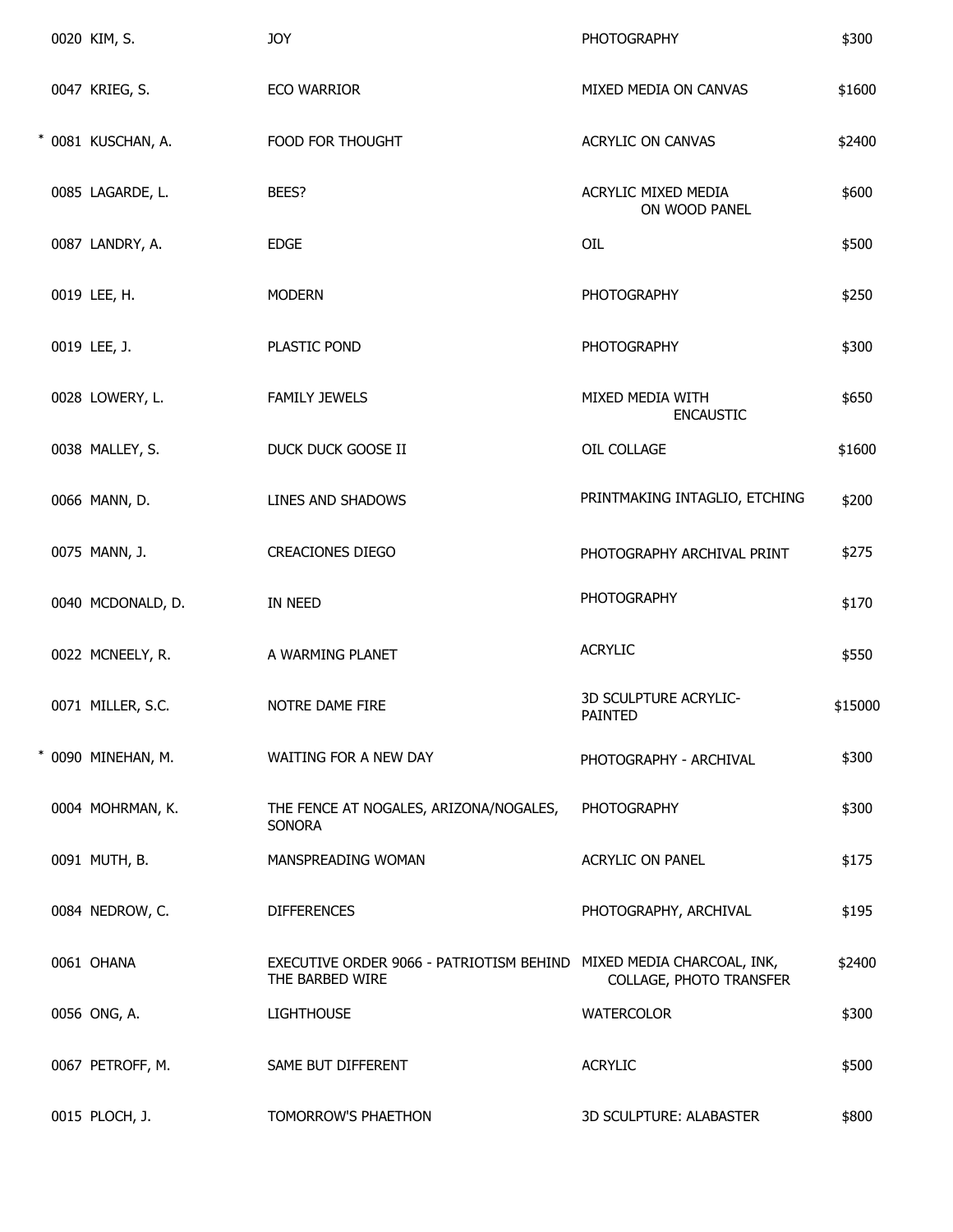|  | 0059 PONDER, J.       | <b>DEPRESSION</b>                 | ENCAUSTIC, PHOTOGRAPHY                  | \$125  |
|--|-----------------------|-----------------------------------|-----------------------------------------|--------|
|  | 0055 POWER, H.        | <b>BALANCING ACT</b>              | MIXED MEDIA ON CANVAS                   | \$800  |
|  | * 0050 RABINOVITZ, M. | MORNING NEWS                      | WATERCOLOR ON ARCHES                    | \$320  |
|  | * 0073 RAMSEY, N.     | SEPARATION                        | OIL & COLD WAX                          | \$500  |
|  | 0005 REA, T.          | WHITEWASH                         | ACRYLIC COLLAGE                         | \$400  |
|  | 0042 REID-MARTZ, M.J. | <b>NEVERMORE</b>                  | WATERCOLOR                              | \$350  |
|  | 0004 RIASATI, R.      | HOPE IN CHAOS                     | DRAWING; INK, WATER                     | \$650  |
|  | 0045 RIOJAS, S.       | SOME GAVE THEIR ALL               | PHOTOGRAPHY ARCHIVAL                    | \$245  |
|  | 0030 ROWE, P.         | BEAUTY- EXTINCTION II             | PRINTMAKING: A LA POUPEE                | \$140  |
|  | 0040 RUBIN, S.        | BORN BY FRAGMENTATION             | OIL ACRYLIC                             | \$1800 |
|  | 0011 RYAN, B.         | WHO IS YOUR TARGET?               | <b>COLLAGE OIL PAINT</b>                | \$1800 |
|  | 0064 SANDERS, S.      | PRIDE                             | <b>PHOTOGRAPHY</b>                      | \$165  |
|  | 0031 SAUNDERS, J.     | DESPERATION                       | DRAWING; INK AND WASH                   | \$500  |
|  | 0072 SCHMITZ, K.      | SPRINGFIELD MIXING BOWL           | ACRYLIC, OIL CRAYON,<br><b>GRAPHITE</b> | \$2200 |
|  | 0076 SCOTT, M.        | MIDAS' MELTING                    | <b>WATERCOLOR</b>                       | \$225  |
|  | 0082 SETTLE, E.       | THE "THREE MARTINI LUNCH"         | OIL                                     | \$200  |
|  | 0026 SIEGEL, W.       | THERE GOES THE ICE GREENLAND 2018 | <b>PHOTOGRAPHY</b>                      | \$225  |
|  | 0049 SITTIG, S.       | PROHIBITION                       | OIL                                     | \$170  |
|  | 0068 SMITH EVANS, S.  | THE ARCADE CLEVELAND              | PHOTOGRAPHY                             | \$300  |
|  | 0096 STAIGER, M.      | SMALL GRAFT, WET LANDS            | ACRYLIC, COLLAGE                        | \$550  |
|  | 0069 STALUN, C.       | TALL SHIP PROVIDENCE              | <b>PHOTOGRAPHY</b>                      | \$200  |
|  | 0043 STIER, J.        | NOVA SCOTIA BOATS                 | <b>PHOTOGRAPHY</b>                      | \$275  |